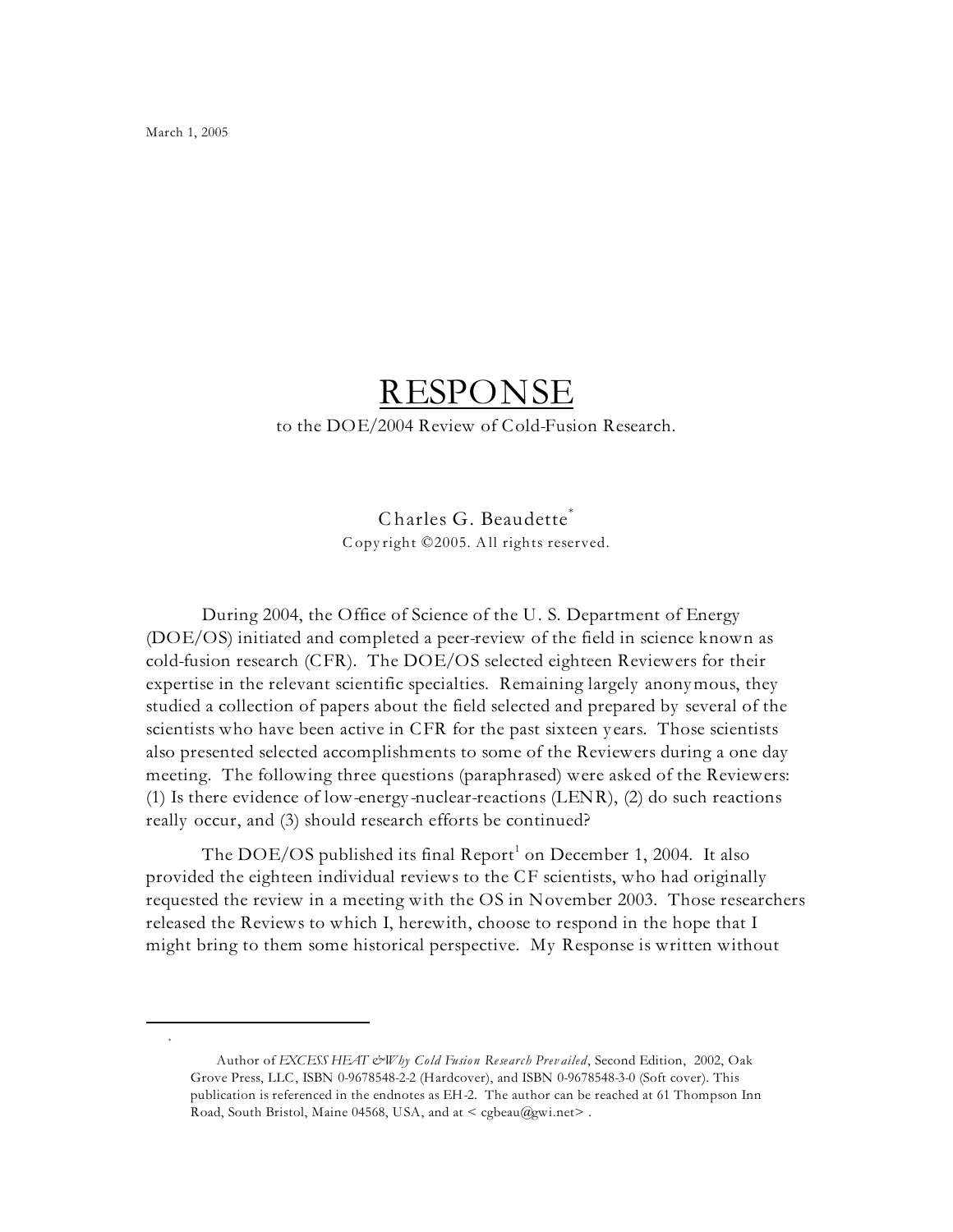knowledge of the identity of the numbered Reviewers.

The DOE/OS accomplished the best peer-review evaluation that was possible under the difficult circumstances of CFR's place in the professional community . Nevertheless, it is instructive to ask, What if the editor of an archival journal were to use a similar peer-review procedure by choosing reviewers who were not active in the field, did not know of its key experiments, and were ignorant of its literature? Would that not invite the editor's dismissal? George H. Miley knows something about peer-review.<sup>2</sup> A hot and cold-fusion scientist, he was for many of the past fifteen y ears editor of three professional journals. Once, criticized by his editorial board for sending cold-fusion research papers only to other cold-fusion scientists for review, he pointed out that hot-fusion papers are sent to hot-fusion researchers for review. This is done because that is where one finds the experts. The Office of Science did not have a choice in this matter given the pariah status of the field. The peer-review work necessarily had to be done by scientists outside the field of CFR who, unavoidably, were unfamiliar with its technical development, leading scientists, significant experiments, and principal papers.

The eighteen reviews reveal two aspects of the field that are sufficiently confusing and pervasive that they need some treatment: (1) the concern with the lack of reproducibility (repeatability ) of experiments, and (2) the tendency to dismiss the excess heat measurements in favor of counting energetic particles. The first calls for a review of various methodologies to show that a protocol lacking reproducibility is regularly used in accepted experimental science.

The second concern is equally difficult because, unfortunately, some measurements of excess heat threaten the canon of nuclear science. In fifteen y ears and hundreds of experiments, no measurement of heat, no matter how well done, can be accepted, or even allowed, as valid by the nuclear phy sics community . Reviewer 7: "This single-minded conclusion has been pushed ever since, even though . . . . . The excess heat effect itself is consistent neither with a conventional  $D + D$  fusion reaction mechanism, nor with any other nuclear reaction mechanism that appears in textbooks or in the mainstream nuclear physics literature."<sup>3</sup> This implicit defense of the canon makes its appearance in discourse with phy sicists as an unstated assumption that mankind does not know how to measure heat or heat flow. By the way , from that same Reviewer, one gets an identical response to the Iwamura measurement of transmutation: "From a nuclear phy sics perspective, such conclusions are not to be believed."<sup>4</sup> Apparently, mankind also does not know how to measure transmutation. This refusal is based on a religious attitude of disbelief one does not see a request to examine and review the experiment. Data is waved off if it violates the canon of nuclear phy sics. As a consequence, the pariah status of CFR within the science community lasted from May 1, 1989 to December 1, 2004 a total of 5693 day s in the wilderness. DOE/OS offered to the CFR scientists a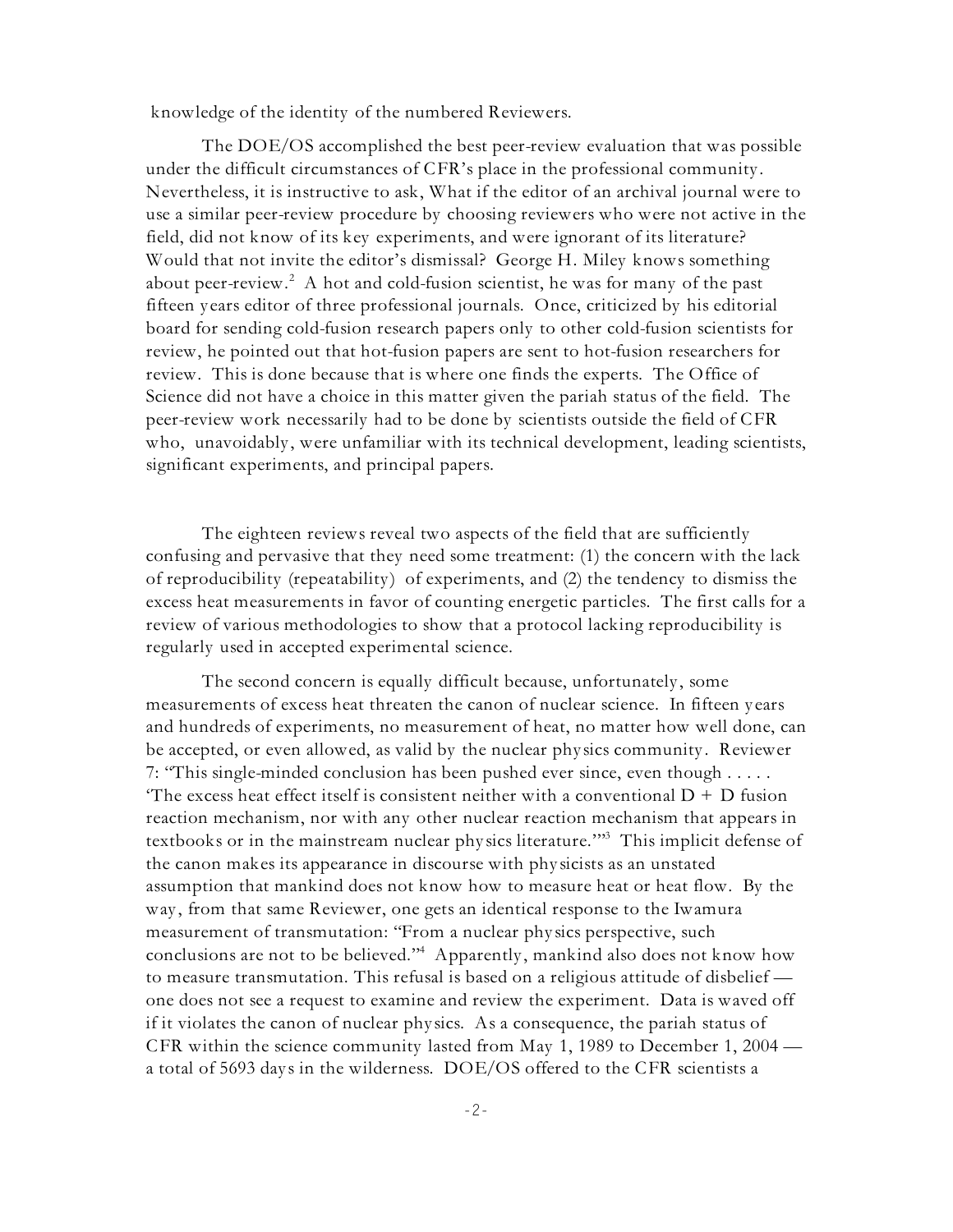review process ordinarily used by editors to judge individual papers for publication, which, in spite of this oddity, managed to accomplish its peculiar task adequately.

The Office of Science Report of its Review of LENR found that half the Reviewers considered the evidence for excess heat compelling. From the Report: "Evaluations by the reviewers ranged from: 1) evidence for excess power is compelling, to 2) there is no convincing evidence that excess power is produced when integrated over the life of an experiment. The reviewers were split approximately evenly on this topic."<sup>5</sup> The finding of this new phenomenon, item  $(1)$ , if confirmed, would constitute a scientific field whose purpose would be to bring understanding as to its source, presumably nuclear. The CFR community recognizes the discharge of heat energy as the *presen tin g sym ptom* of a low-energy -nuclear-reaction (LENR). Taken all in all, the Review adds up to about as much as might be expected under the circumstances. As Peter Hagelstein declared in the journal *Scien ce's* commentary on the Review, "In the end, the reviewers said that a study should be funded if a proposal is strong. You can't ask for much more than that." 6

If we look a little more closely at the Review by scanning the individual Reviewer reports, there is a considerable level of confusion as to how the field of cold-fusion research began, and how its several parts now relate to one another. For example, Reviewer 10 says, "At the time of the [DOE/ERAB 1989] report, these [heat generating] fusion products were assumed to follow the usual branching ratio of the d-d reaction, so the implication was that production of neutrons or tritium would be investigated."<sup>7</sup> Among the CFR scientists in 1988-89, there was in fact no assumption of a text book d-d reaction for the source of the claimed excess heat. However, most critical phy sicists wrongly assumed a necessity for copious neutron emission per watt.

As a further example of this confusion, Reviewer 15: "In fact it seems that all of the workers in this field accept the P-F results as true and y et the review work shows that no effect is observed until the loading of the foils  $[D/Pd]$  is greater than 0.95. They also told us that it is extremely difficult to get the foil loading up to 0.95. P-F did no special work to load their foils and in fact based on the SRI work it would be hard to believe that their loading was above 0.9, too low to have any effects."<sup>8</sup> F&P obtained excess heat by driving their experiment hard for ten weeks.

In the spring of 1989, others ran five-week experiments based upon diffusiontime calculations and obtained null results. It was later that experimental inquiry led to understanding and measuring the loading requirement.<sup>9</sup> Reviewer 18 confuses the two CF reactions involved, "However, the proposed rate of fusion reactions would have to be so large that lethal numbers of neutrons would have to be emitted from the  $D+D \rightarrow He3+n$  reaction. The second set of experiments claimed to observe neutrons stemming from this reaction, but at a rate that would indicate a much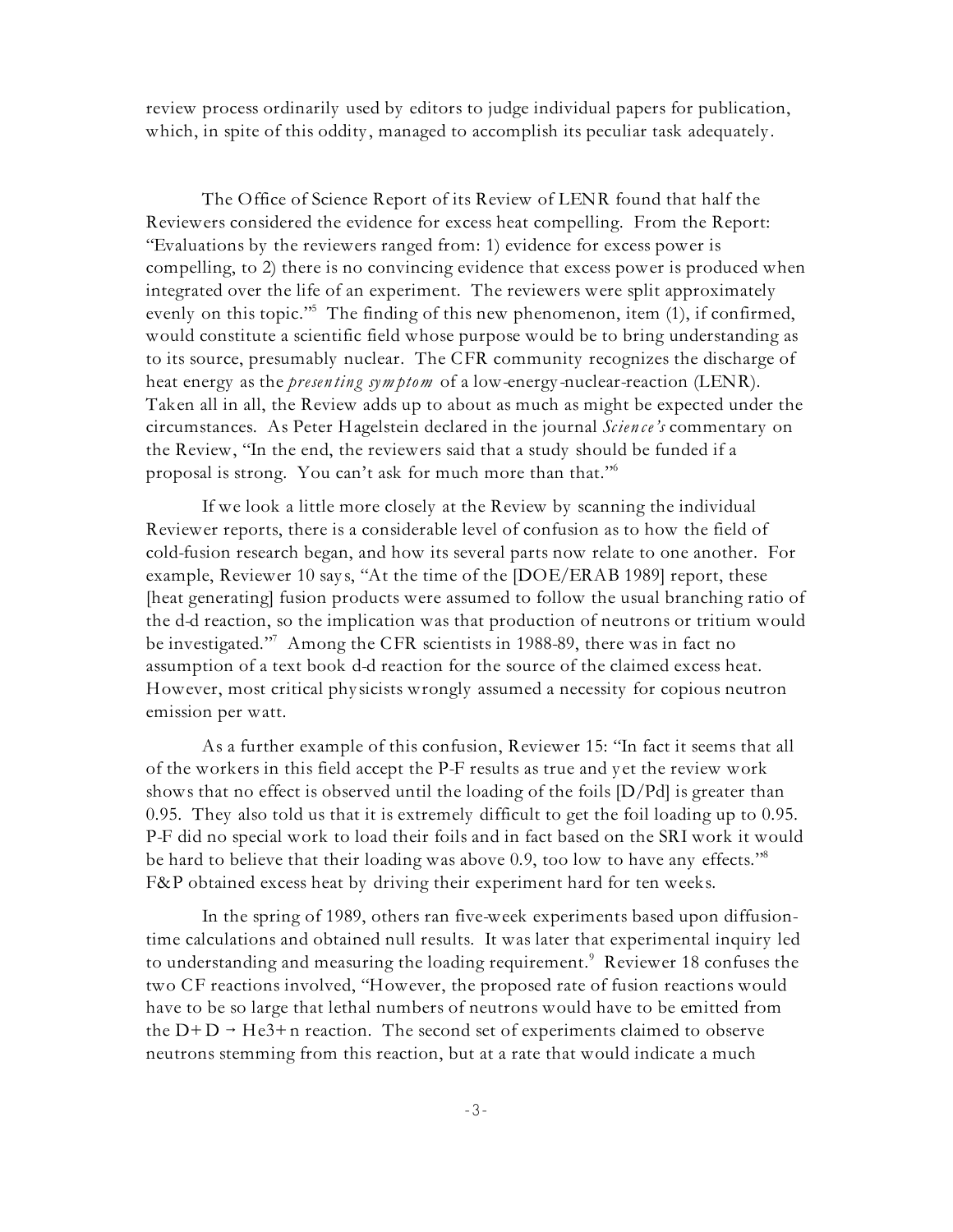smaller energy release."<sup>10</sup> We note here the opinion offered by Reviewer 8, 'The two most difficult things any scientist can be asked to do are trace analy sis/mass balance and calorimetry."<sup>11</sup> It takes many months of study to develop expertise in calorimetry .

A careful reconsideration of what was announced and claimed on March 23, 1989 (89/3) at the University of Utah by Martin Fleischmann and Stanley Pons (F&P) will serve to give us a reference benchmark.<sup>12</sup> By assessing the Press Conference transcript, the University 's press release, and the *Journ al of Electro an alytical Chemistry* (JEAC) Preliminary Note<sup>13</sup> of 10 April, a benchmark can be set in place as follows.<sup>14</sup>

First claim, 89/3. A sustained deuterium-deuterium fusion reaction producing neutron radiation is claimed by F&P for their electrochemical cell operation. Fleischmann also stated that the measured neutron level indicated a fusion reaction rate that was a factor of a billion times too low (10E-9) to account for the simultaneous claim of generated heat energy.<sup>15</sup>

By pretending that they were experimental phy sicists during a few weeks prior to the announcement, the two chemists made mistakes in their attempt to measure neutron radiation. They erred badly collecting data, and their errors were quickly discovered and emphasized.

During 1988-89, S. E. Jones, a phy sicist at Brigham Young University , reported the detection of neutrons emitted from an electroly tic solution as a sign of room-temperature, d-d fusion reactions. He has continued these investigations, extending them to deuterated foils, and the Reviewers were provided with one of his most recent publications. Reviewer 6 commented on the low reaction rate: "That is hardly sufficient to provide a significant source of energy."<sup>16</sup> Reviewer 14 noted of this work, "A second class of experiments seeks to find evidence of low energy nuclear reactions, though not necessarily at the rate required to produce significant excess energy."<sup>17</sup> In the same way, the field of CFR views this evidence of low-level, d-d fusion reactions as a scientific curiosity , one quite separate from the excess heat producing phenomenon.

Second claim, 89/3. The F&P experiment claims to demonstrate a source of heat energy heretofore unknown to science. The event is similar to Pierre Curie's claim in 1903 of the heat energy of radium, which can melt its own weight in ice each hour without suffering apparent change. Each claim defied all the prior experience of science.

A calorimeter especially suited to the requirements of the experiment is built into the F&P cell design.<sup>18</sup> The Dewar flask has a silvered neck to hide changes in the electroly te level, and it requires a hard vacuum to perform properly . By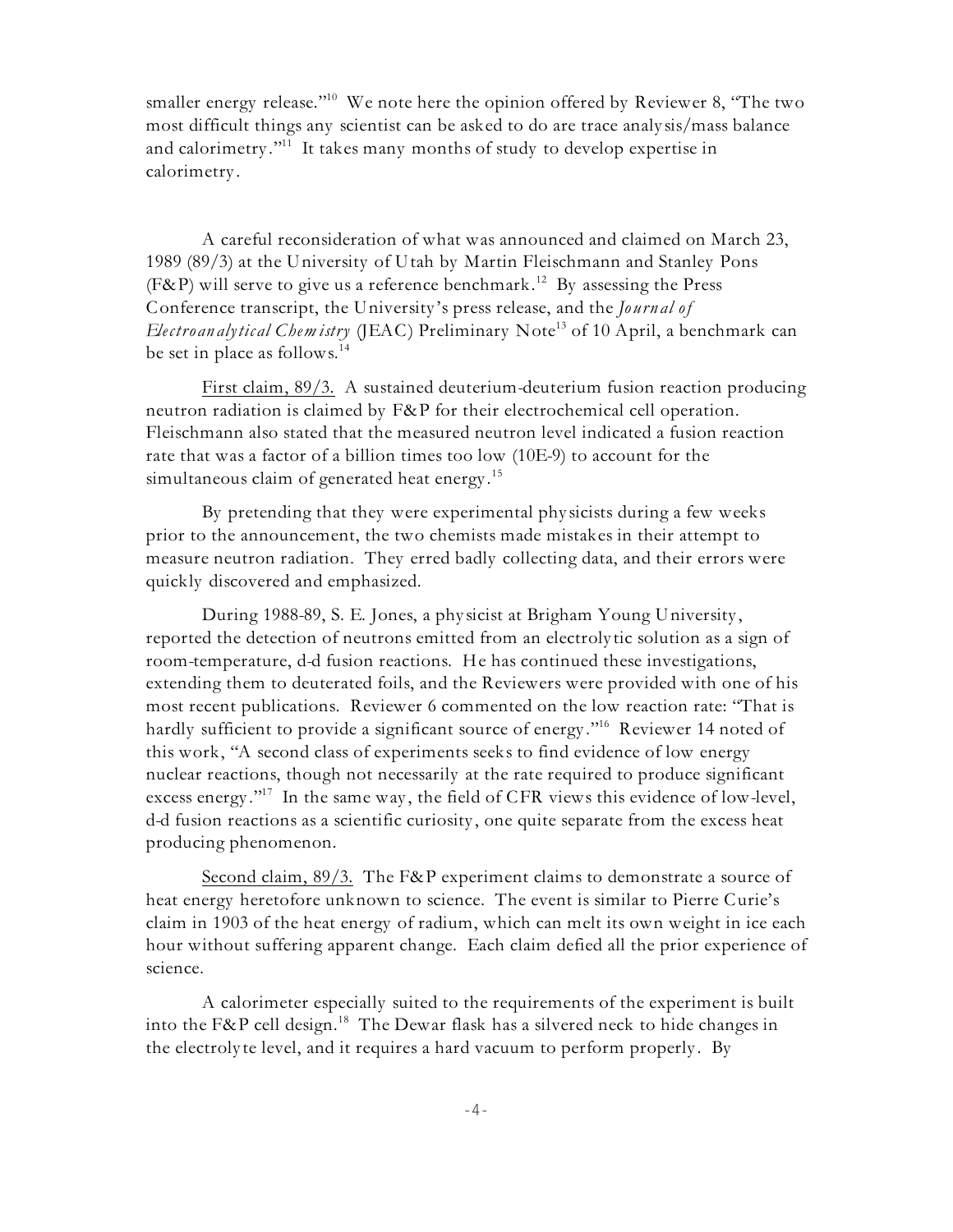immersing the flask in a bath of water held at a precise lower temperature, 95% of the cathode's heat passes to the bath by radiation. This thermally wideband calorimeter enables a fast rise in temperature — a parameter change known to promote excess heat generation — and, because the heat also departs the cathode fast (by radiation), the temperature can fall rapidly . Additionally , its isoperibolic operation permits a large range of power capacity . Its absolute accuracy is shown to be  $\pm 2$  mW, about an order of magnitude improvement over the typical laboratory calorimeter. Considering all, the F&P cell *cum* calorimeter constitute a most desirable instrument for the purpose.

In their Preliminary Note of 10 April 1989, F&P claimed that with cell currents of 8, 64, 572 mA, they measured the generation of 0.036, 0.493, 3.02 Watts of excess heat power respectively.<sup>19</sup> In their seminal paper of July 1990, the experimental run shows a temperature burst phenomenon at day 65 that lasts for 48 hours.<sup>20</sup> The measured energy in the burst is 2 MJ or about  $\frac{1}{2}$  kWh, an amount equal to the energy stored in a 60 ampere-hour automobile battery . F&P asserted that given this amount of energy generated over a two day period, a source other than nuclear was "inconceivable."

Measuring the total energy of the experiment from beginning to end, as suggested by a number of the Reviewers, would make the excess energy analy sis less, rather than more, meaningful. Both approaches require a thorough search for artifacts that might provide energy from chemical or mechanical storage, or its inference from data reduction procedures. But including the whole experiment raises a confounding consideration. The question of the efficiency of the experiment as an excess power generator — as a source of supply — now must be included in the evaluation. The electroly tic cell might be, and in some experiments appears to be, an especially inefficient supply reactor, especially when compared with newer experiments. After all, some electroly tic cell experiments generate excess heat after the excitation current is turned off — the implication being that the electroly tic action only provides a start-up function. $^{\mathrm{21}}$  To answer the scientific question: Is there a new phenomenon of excess heat, we should turn to the power-flow, time-slice analy sis as the most rewarding analy tical approach to data reduction with the electroly tic cell.

Reviewer 7 observes that, "there have been few attempts to search for evidence of unknown, non-nuclear processes, either chemical or phy sical, to explain the results of cold fusion experiments."<sup>22</sup> Searching and coming up with null results is not the sort of activity that leads to published papers. The notion that 3.05 Watts (89/3), or 2 MJ in 48 hours (90/7), could come from some stored mechanical or chemical source within the cell does seem absurd. Certainly , critics have a duty to try to elucidate possible storage mechanisms as disturbing artifacts, but they must work with actual experimental results, as above. In the opinion of those working in the field for sixteen y ears, that amount of energy can only come from a nuclear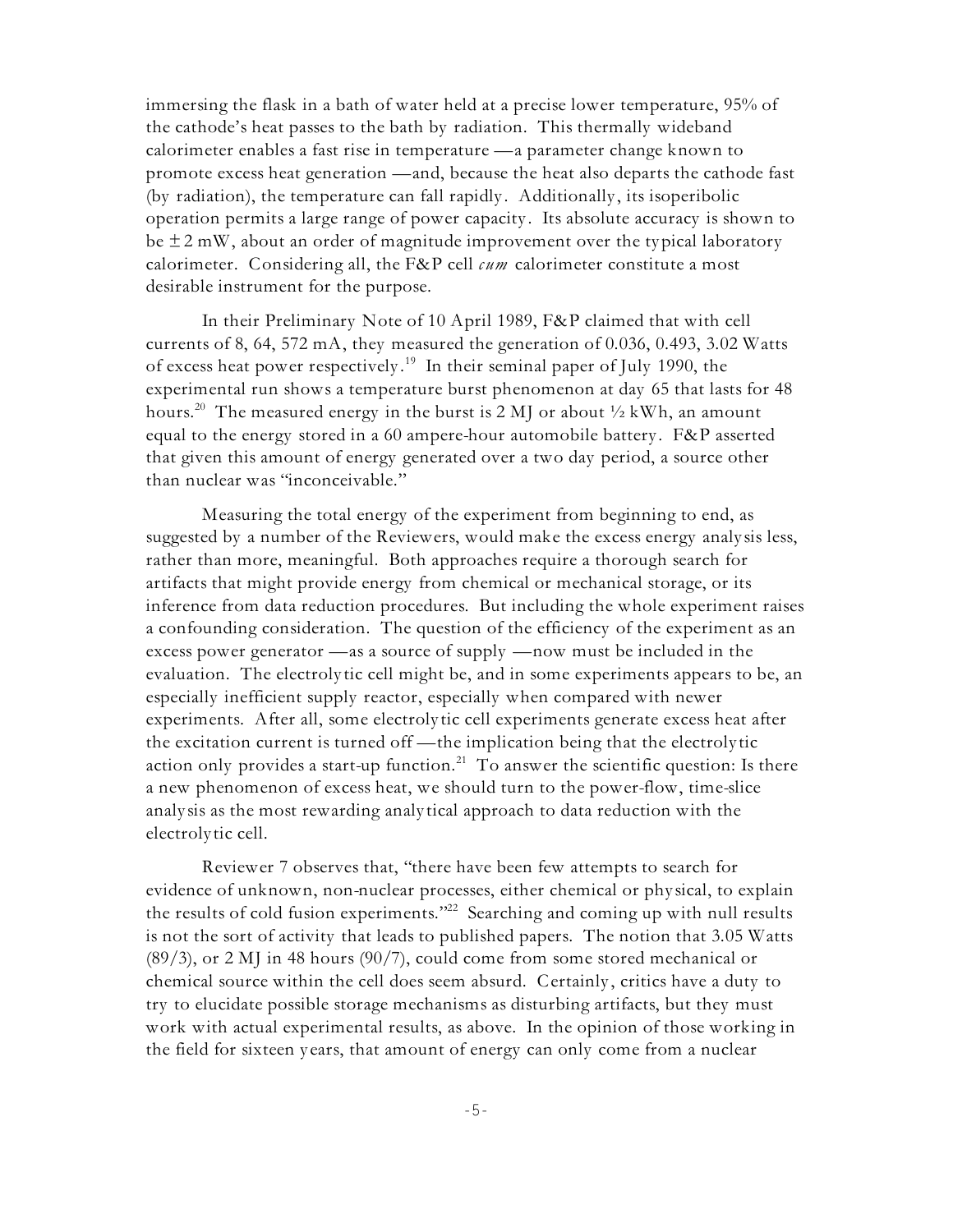source; there is no other credible hypothesis.

The claim that excess heat has been observed is, and was from the beginning, based upon superior calorimetry and excellent data reduction. Considering themselves experts at both calorimetry and electrochemistry , and having worked with the experiment for four y ears at the time of the announcement, their seminal paper (90/7) confirms that F&P were certain of their energy measurements. It is my observation that their subsequent publications over the next six y ears support their initial claim.

Excess heat measurements are the starting point of the cold-fusion episode. Note the confusion that results when Reviewer 7 starts elsewhere: "The main problem with this direct-heat scenario is symptomatic in many way s of the entire history of cold fusion. One begins by proposing a very unusual new mechanism, namely  $d + d$  fusion at room temperature, that some chemists and solid-state scientists can accept but most nuclear specialists cannot."<sup>23</sup> This is a wrong reading of early events. No one began by "proposing a very unusual new mechanism." One begins at the beginning with the discovery by measurement of a heat energy generation phenomenon previously unknown to science. From that beginning, analy sis of the experiment proceeds to the hypothesis that the cell operation contains a source of energy from an unknown nuclear reaction. Science, after several decades, found the source of Pierre Curie's heat, and now it must find the source of F&P's heat.

Third claim, 89/3. No dangerous radiation accompanies the generation of excess heat. F&P apparently were not harmed in four y ears of experimentation. When testing for dangerous levels of radiation or radioactivity , they found none.

Some Reviewers seemed to work with an unstated assumption that a patchedup, text-book d-d fusion reaction might provide the energy source, rather than an utterly new reaction. Reviewer 12, for example, wonders: "The most puzzling part for nuclear theory is the lack of neutrons commensurate with the heat production and the complete reversal of the ratio for the reaction channels. This is still the crucial and seemingly insurmountable physics problem that needs to be resolved."<sup>24</sup>

A larger view is taken by Reviewer 6, who points out that to begin a review of "Cold Fusion" it is useful to remind oneself of the quote by Dr. Gordon Baym from his article in Phys. Rev. Lett 63,191(1989). "We are searching for new experimental phenomena in an area in which theory must be supported by consistent, sy stematic data. Any search for 'anomalous phenomena' is, in its early stages an experimentally , not theoretically driven field. It is necessary to stay as close as possible to conventional phy sics for as long as one can hold out, and only when driven up the wall should theorists invoke new physics.<sup>"25</sup> Here, in this third claim, F&P met that "wall." They knew their heat measurements were valid, and that the amount of energy was so great that only a nuclear source could deliver it. They had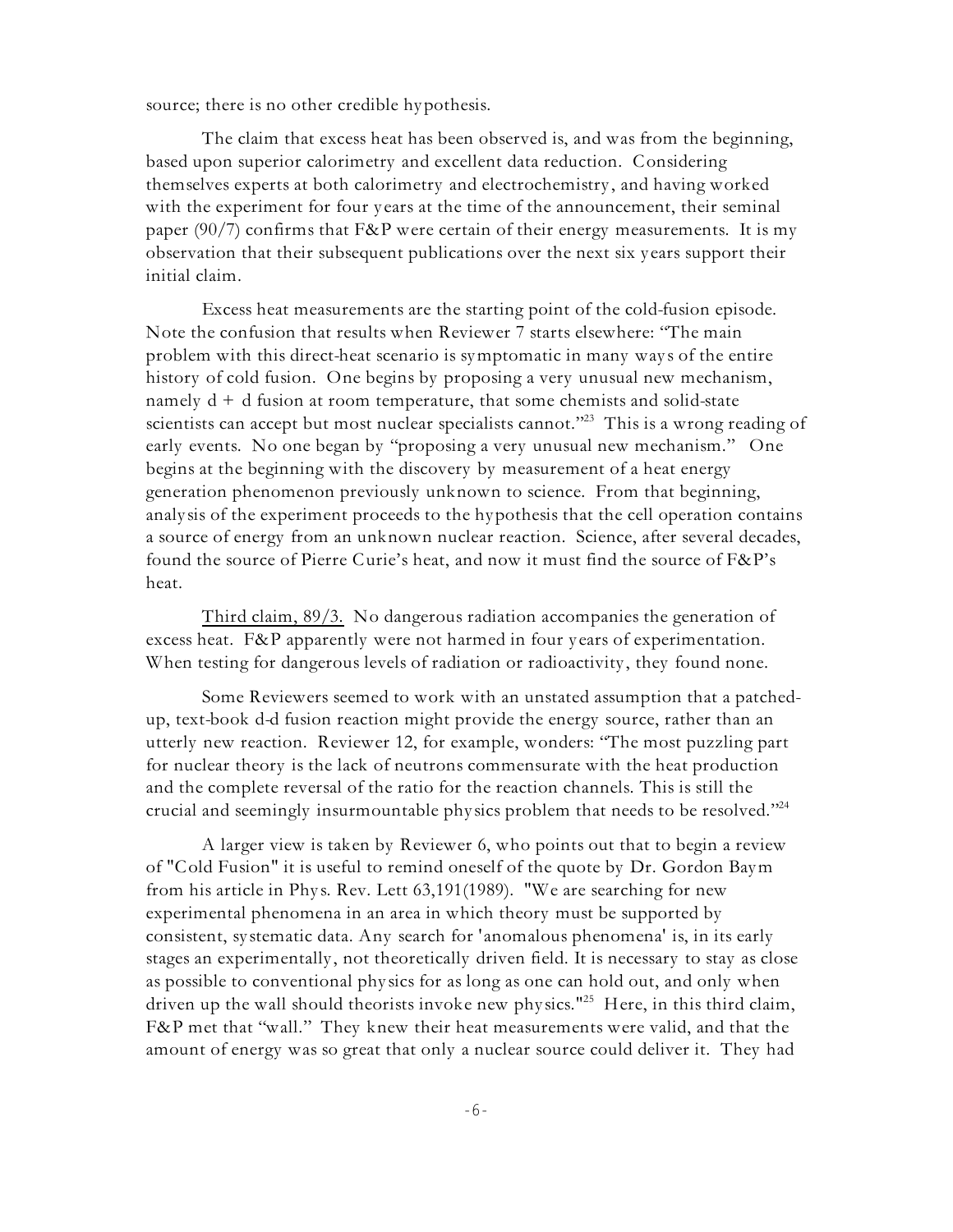been living with this "wall" since February of 1985. In March 1989 — their working secret now revealed locally — they were obliged to anticipate the community 's reaction by announcing their claim to the world, even though their seminal paper explaining their work was still sixteen months in the future.

There was much misunderstanding in the DOE/ERAB 1989 report on CFR. Its composition never allowed logical space for steady -state or burst heat evidence of an unknown, high-level reaction that needed to be studied further. It did allow that the 89/3 claim number one, low-level d-d fusion at an unusually high rate, should be studied further. Reviewer 10 offers: "Another problem with the proposal of 4He as the major product, as is recognized in the review, is that the proposed D-D branching ratio must be assumed to be very different from that in previous studies of deuterium fusion and the absence of gamma rays, which would accompany this route, must be explained."<sup>26</sup> Exactly. Excess heat and the helium created in its production need to be explained. A new kind of reaction waits to be discovered.

Fourth claim, 89/3. Hypothesis: the heat energy source is an unknown nuclear reaction. I offer two quotes from F&P. The first is of March 22, 1989 (their manuscript date): "It is inconceivable that this could be due to any thing but nuclear processes."  $^{27}$  The second is of July 1990 when they repeated the hypothesis that, ". . . the bulk of the energy release is due to an hitherto unknown nuclear process or processes (presumably again due to deuterons)."<sup>28</sup> Those statements still stand firm in the CFR literature. Given the size of the heat measurements, their conclusion is the only reasonable hypothesis. So, the heat energy emerges from a nuclear reaction presently unknown to science. No detail is offered concerning the type of reaction it might be or what products (nuclear ash) it necessarily must produce.

For example, in the mid-nineties there was concern that the palladium was being consumed by the unknown reaction, and relief was offered by an experimenter in Minsk, Belarus, who found that niobium could be substituted for palladium, and noted that large ore reserves for niobium exist.<sup>29</sup> See also the Iwamura experiment where deuterons seem to form alpha particles that then enter large nuclei. Wilson, et al., in their July 1992 critique, found no calorimeter artifact to obliterate  $F\&P$ 's two MJ energy burst. (That article is worth study, along with the F&P rebuttal. $^{30}\!)$  We can see here that the field of CFR science does not allow a chemical, mechanical, foundry , or data reduction (statistical) explanation to satisfy the excess heat energy measurement.

Reviewer 2 avers, "The excess heat reported remains unexplained. However, there is no evidence for this being a nuclear physics phenomenon<sup>331</sup> Curie's heat energy from radium was quickly and correctly hypothesized as having the same source as radioactivity. X-Z Li, phy sicist at Tsinghua U., Beijing, declares, "... the usual nuclear technology for neutron or gamma radiation is no longer applicable to detect this low-energy sub-[Coulomb-]barrier resonance. The calorimetric technology in chemistry turns out to be the better choice because the energy released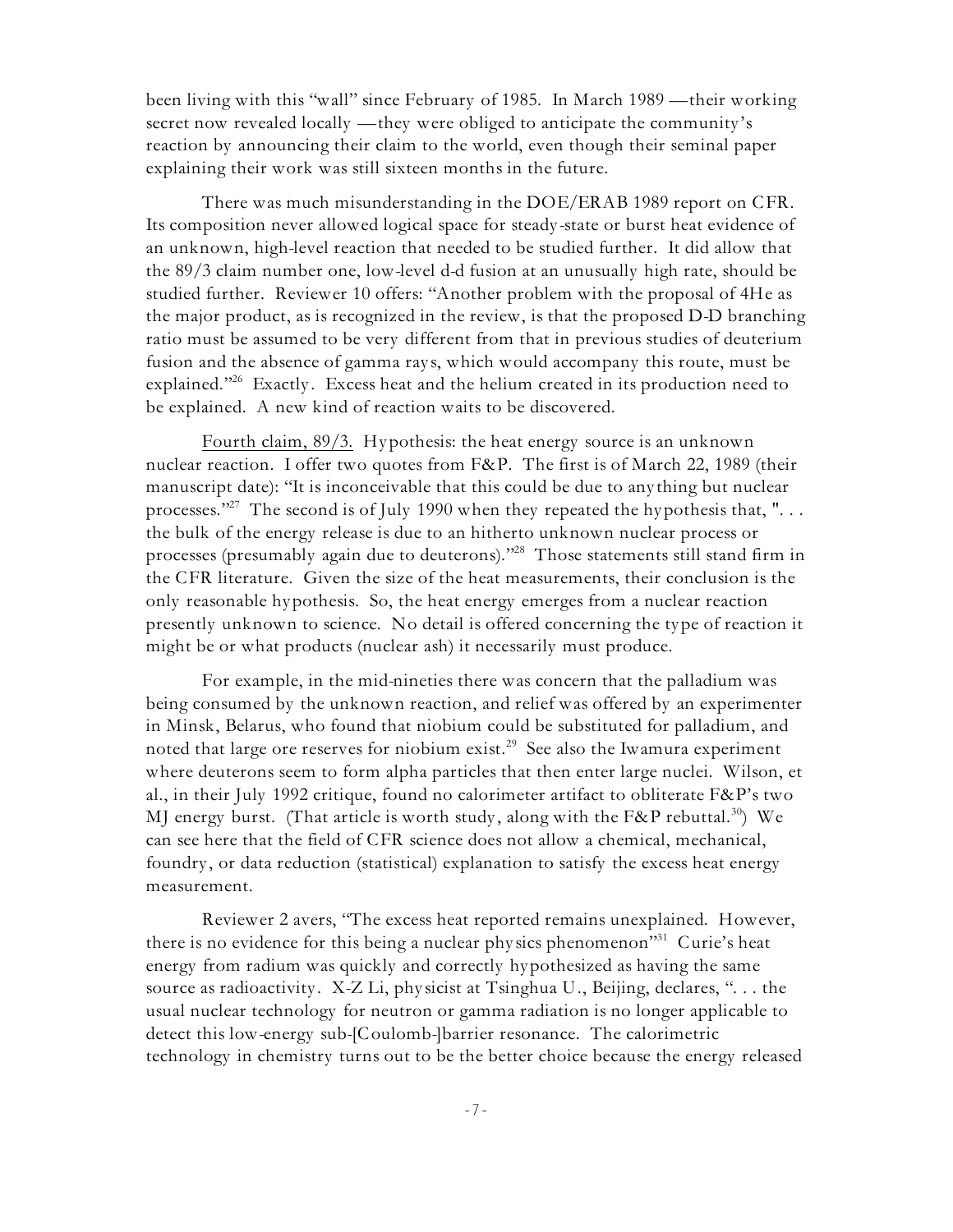in any nuclear reaction is always there." $^{32}$  The hypothesis, of course, comes from elimination of other possibilities for the source of the energy — a logical conclusion given the data. The lack of particle-type evidence is a roadblock for the nuclear phy sicists. The continuing refusal of some scientists to see heat as a strong indicator of nuclear activity will not stand upright much longer. We are left with the wondrous heat of the F&P experiment and its freedom from obvious and dangerous radiation. The only proper course was to search for a new reaction channel beginning at the announcement of 89/3.

Revolutionary change can come from outside a specialty , as is explained by W.I.B. Beveridge in "The Art of Scientific Investigation:"

Thus in subjects in which knowledge is still growing... all the advantage is with the expert, but where knowledge is no longer growing and the field has been worked out, a revolutionary new approach is required and this is more likely to come from the outsider. The scepticism with which the experts nearly alway s greet these revolutionary ideas confirms that the available knowledge has been a handicap.<sup>33</sup>

The reviews demonstrate how some Reviewers judge CFR evidence by its fit, or lack of fit, to the nuclear canon. If it does not fit, it is rejected. If the evidence is rejected, its use to confirm the phenomenon of excess heat is not allowed. "Available knowledge" is thus shown as a substantial inhibition to discovery .

CFR investigations circumvented the lack of particle evidence in the F&P experiment by taking an innovative step. They turned to look broadly , outside CFR, for anomalies in nuclear experiments, and found some to pursue, such as the Kasagi $^{34}$  experiment. Digging up anomalies in nuclear experiments proved fruitful.

In summary, we can see from this overview of the four original claims that there are two nuclear reactions occurring within the cathode of the electroly tic cell, one at a high-level producing well-measured heat, and the other at a low-level producing neutrons. The former is an unknown (LENR) reaction channel; the latter is a seemingly conventional d-d fusion reaction channel, but lattice-mediated (LENR) to provide a perceptible rate at room temperature.

Concern for experimental reproducibility (repeatability ) sometimes overshadows experimental results in cold-fusion research, both among its practitioners and its critics. Dr. Franco Scaramuzzi, an esteemed hot-fusion phy sicist who practiced cold-fusion research for fourteen y ears, expresses this concern, "A well known phy sicist was asked what he thought of CF. His answer was that it was not good science, because of the lack of reproducible experiments. I wrote to him presenting the following arguments: a) I agree that reproducibility is a "must" in experimental research; b) however, a new field, at it beginning, is often characterized by a lack of reproducibility , and it is the task of the scientists operating in the field to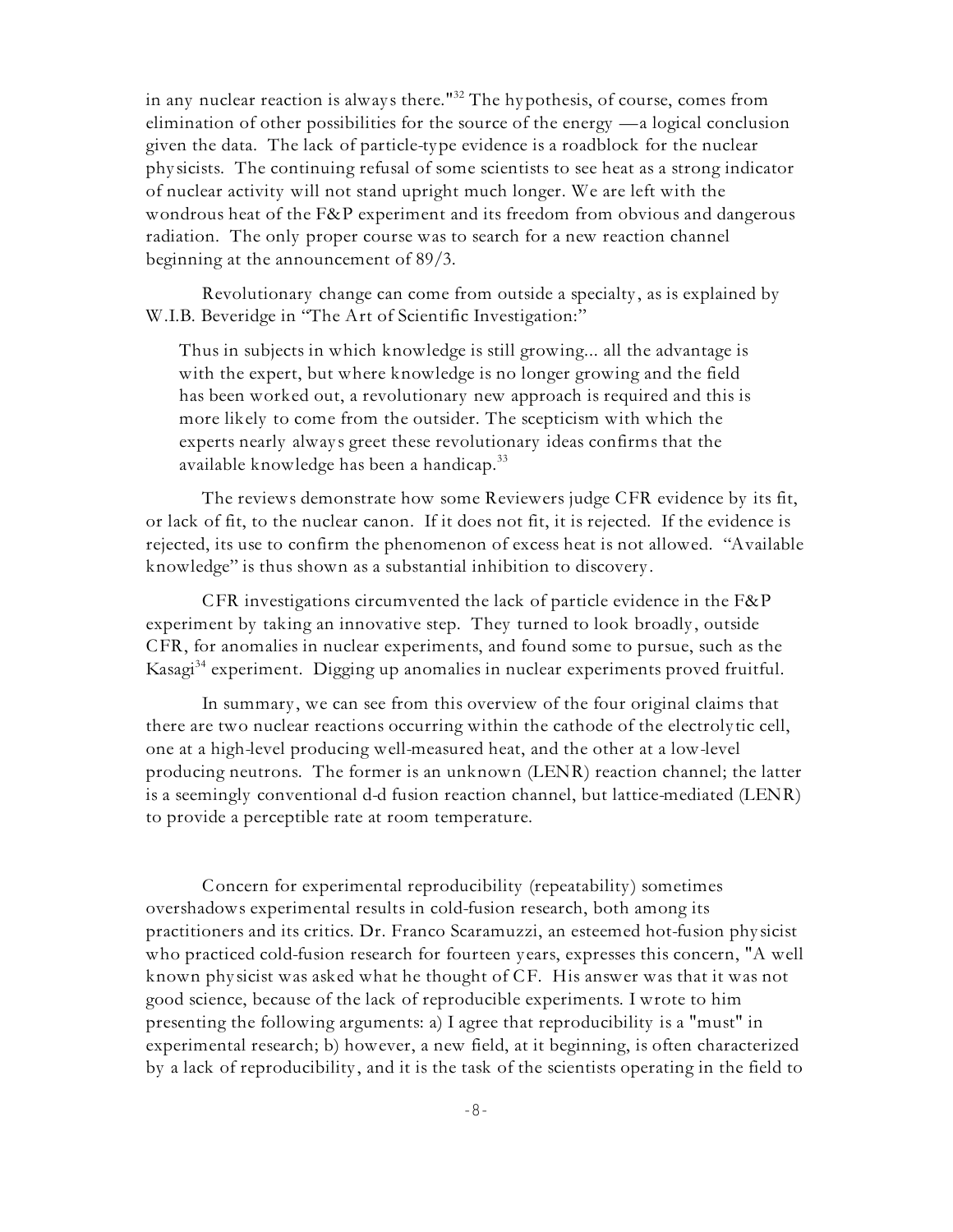understand what is going on, in order to pursue reproducibility ; c) this has been done in the case of CF, making meaningful, even though slow, progress (I sent him a paper of mine in which I discussed this problem). My letter did not produce any effect, in the sense that he did not change his mind, and went on demanding reproducibility , as if it were an intrinsic characteristic of research and not something that has to be pursued."<sup>35</sup> The Reviewer group also found the lack of reproducibility to be a major concern. Reviewer 14: "The lack of reproducibility continues to be a serious problem. None of the important phenomena can be duplicated reliably . This has made it impossible to obtain a quantitative understanding of what is taking place." $36$ Reviewer 18: "Although much sy stematic work has been done on the materials properties that produce a successful cell, the reproducibility is still, at best, only  $50\%$ . "37

This matter is seen as more than an inconvience: Does not a lack of reproducibility tag the field as less than properly scientific? Well, in some specialties of science, it does not. For example, in cosmology , there are no experiments whatsoever, let alone repeatable ones, (although earth-bound experiments do try to partially simulate cosmic events). Nevertheless, cosmology is considered just as scientific an undertaking as other specialties that directly utilize experiments. How, then, in an observational science, are the results to be validated? They are validated, simply enough, by experts who conduct a thorough step-by step review of the data gathering (measurement) process and find therein no error of procedure.

Furthermore, besides placing the specialties of chemistry -phy sics (with their wholly repeatable experiments) as one category side by side with cosmology as a second category for comparison of their discovery protocols, we can proceed to identify an intermediate position between the two, one that can be occupied by a biological category . We look at the report in *Nature*, Vol, 385, 23 February 1997, page 810, of the cloning of a mammal from an adult cell to produce the sheep "Dolly."<sup>38</sup> This biological experiment, as reported, was eminently not reproducible (repeatable). While the protocol was of the experimental sciences (biology ), the application was without repeatability . Of 227 nuclear-transfer starts, in this case, only one live birth resulted — one success and 226 failures in an experimental field.<sup>39</sup> The failed ones were discarded, and the successful one was presented in *Nature* as an accomplishment of *scien ce*. Reproducibility (repeatability ) is not a requirement for scientific respectability . (Also, we note here, the experimental failures may not have diagnostic value.) This is the case with "Dolly " and with CFR, which together occupy the protocol space between cosmology and chemistry -phy sics.

The explanation of this diversity of protocol is that if it is not possible to reproduce the required initial conditions of an experiment, then it is not possible to reproduce the experiment. The "Dolly " experiment uses biological cells that are not exact duplicates of one another to initiate each experiment. The CFR experiment uses metallic cathodes from the foundry that are not duplicates of one another at the atomic-lattice level. In both cases, the exactness of these central elements, or some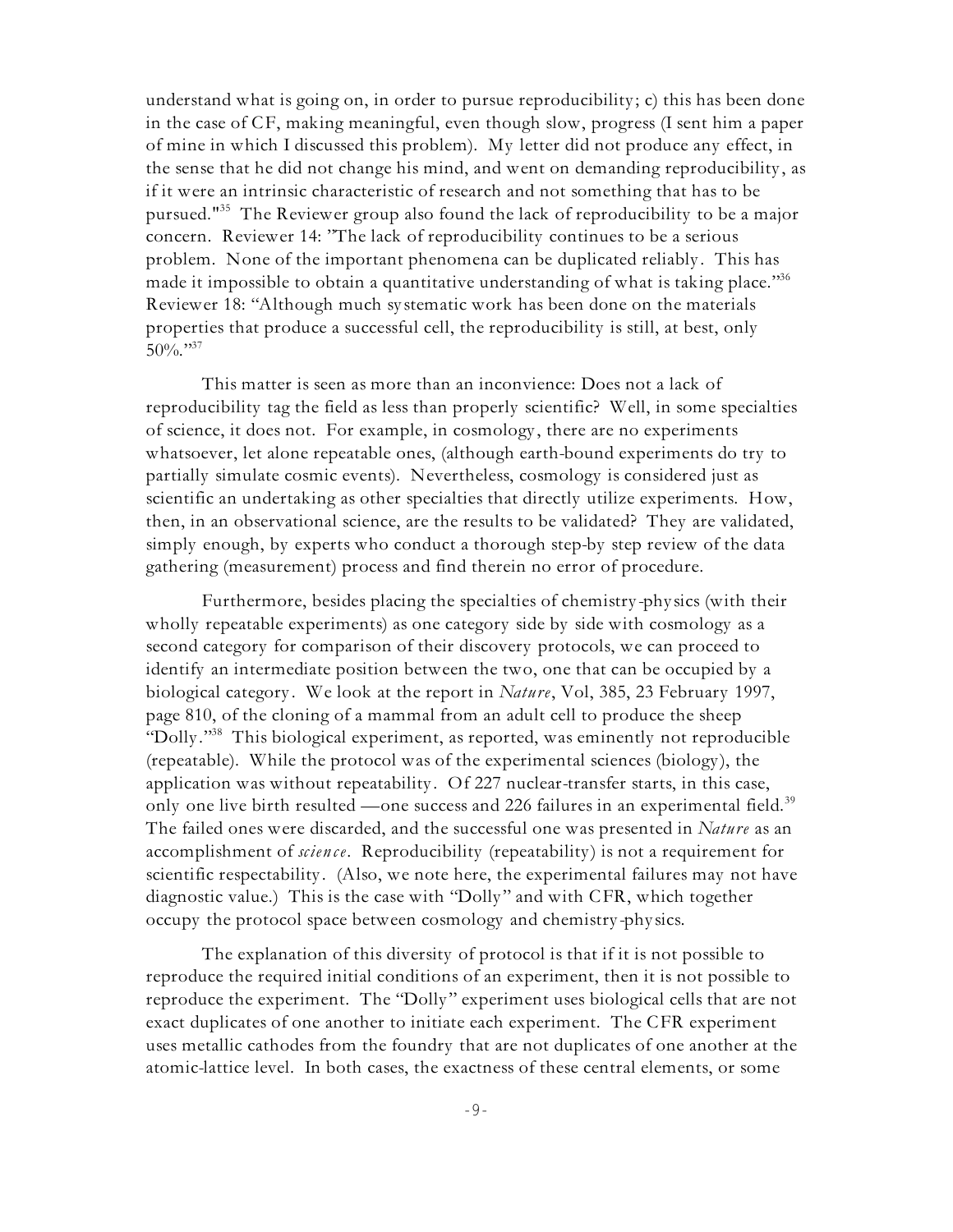important aspect of them, establishes the experiment's initial conditions. As mankind does not know how to duplicate these initial conditions, so it is not reasonable to expect to be able to repeat the experiments. Of course, it can still be reasonable to expect to repeat the significant experimental outcomes — to once again clone another sheep, or to once again generate excess heat.

The DOE/ERAB (1989) report recognized this methodology in its preamble, "even a single, short but valid cold fusion period would be revolutionary ."<sup>40</sup>

When the limits of current knowledge or technology make an experiment intrinsically not replicable (repeatable), then each experimental run is a new experiment — each is a *solitary* experiment. The protocol for these experiments might require outright discard for those that fail, and (presumably modest) acclaim for those that have an interesting result. Such is the case with CFR. The EPRI/NSF conference in October of 1989, for example, had as its original plan to bring together those experimentalists who had achieved interesting results — apparent excess heat to compare techniques with one another so as to improve the experiment's design. Those others, who had obtained no interesting result, were welcome, but were not invited, because, presumably , they had little to offer. Science properly follows this protocol when experiments are not repeatable. Progress advances by successful reproduction of the interesting result in similar, though not identical, experiments, and by the meticulous review of experts.<sup>41</sup>

This lack of appreciation of the appropriate protocol by the larger scientific community was exhibited on October 26, 1989, by *Nature* at the end of an editorial about CFR: "Critics, on the other hand, maintain that if you are allowed to keep positive results and throw away the rest you can never be proved wrong: it becomes, as one skeptic put it, religion, not science." $42$  This misunderstanding of protocol delay ed CFR from enjoying the early attention it deserved. Fortunately, some of the DOE 2004 Reviewers understand this protocol. Reviewer 8 ventures, ". . . not all experiments are created equal. It is unscientific to give all experiments equal weight."<sup>43</sup> Reviewer 12 offers, "We should look at the best available experiments in order to get more information on whether there is some new physics involved."<sup>44</sup> Reviewer 13: "In the current state of the field, finding nothing in a given experiment teaches us nothing . . . "45

Several Reviewers did not recognize this entirely proper methodology . Reviewer 1 asserts that, "In my view the references are also culled to present a one-sided view of the current state of experimental results." And further, "It has been characterized by a large number of positive but internally inconsistent results, plus an even larger number of negative results refuting many of the claims."<sup>46</sup> But, where each experiment is a solitary experiment, failed experiments refute nothing, as with "Dolly ." Further, from Reviewer 5: "In 'New Phy sical Effects in Metal Deuterides' by Hagelstein, et al there are 130 references and only 2 of them are not directly from favorable CF literature. This illustrates the rather narrow focus of these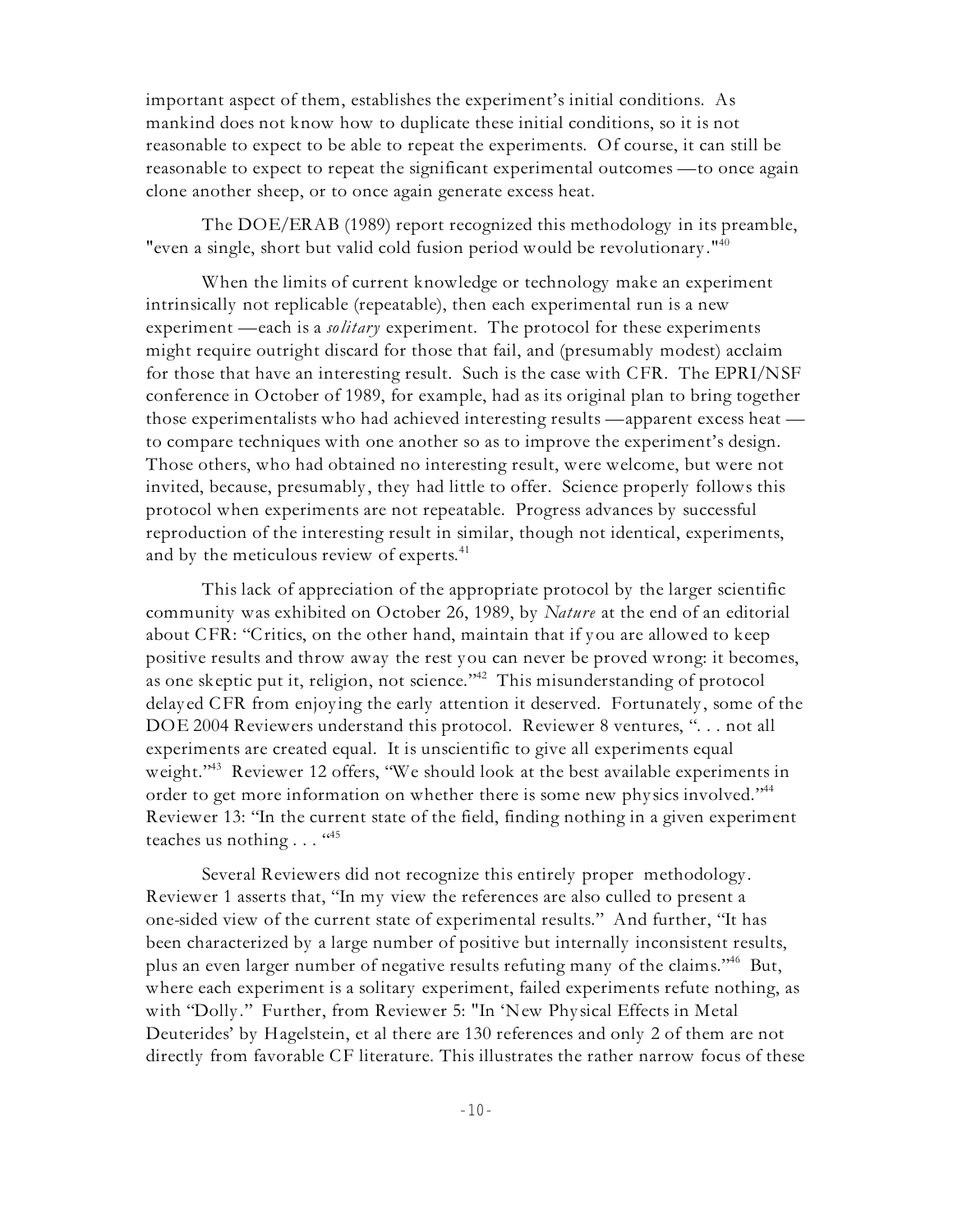researchers<sup> $n47$ </sup> Here, the word, "favorable," is used to establish an illicit protocol. The CFR literature is where the important references are and ought to be. And, from Reviewer 10, "Even with all of the careful work that has been done on electrochemical cells and calorimetry , the sy stem is still not under experimental control, in the sense that one knows exactly the materials needed and the operating conditions to get the same results, even semiquantitatively, every time."<sup>48</sup> Experimental control is not y et available in CFR as is the case with other fields of *accepted* science.

For CFR to achieve reproducibility, experiments must be found that are insensitive to the variations in cathode structure. Progress has been made in this direction by several experimenters moving in the direction of operating at an elevated temperature, $49$  using thin films, maintaining a longitudinal electric field in the cathode,  $50$  and by depositing the palladium on a cathode substrate from the electroly te.<sup>51</sup> Presumably, such progress will continue. One should also note that, when doing experimental work in a field where initial conditions cannot be replicated, neither the experimenter nor the critic have warrant for complaint — you work with what you have.

I am pleased to note that only Reviewer 13 mentioned the word pathological: "The proponents' assertion that there is reproducibility of 50% (or maybe even less) of experimental attempts indicate at least some excess heat, never mind how much or when it occurs is frustrating to the objective scientist and has some of the characteristics of 'pathological science.'" This is a far cry from September 1989 when a phy sicist lectured the faculty of the University of Utah to explain that F&P were offering only pseudoscience, the pathological science of Irving Langmuir.<sup>52</sup> In his lecture, that phy sicist overlooked four scientific conditions Langmuir set forth as definitive of a pathological claim. Let me juxtapose Langmuir's requirements with the 89/3 claims: (1) Output is constant with increasing input, but F&P's paper of April 10, 1989, claims their output excess heat increases with increasing current; (2) The effect is close to the limits of detectability, but F&P measure hundreds of mW with a calorimeter good to  $2 \text{ mW}$ ; (3) There are claims of great accuracy, but F&P make no claim of great accuracy ; (4) Fantastical theories are proposed, but F&P propose only a presently unknown nuclear channel. Langmuir says nothing about reproducibility . Perhaps, with this DOE 2004 Report, as published, the field of CFR is now free of pathological criticism.

In their analy sis of CFR, I am sorry to note, three Reviewers referred substantively to the necessity , in CFR, for a "miracle." Reviewer 6: "Certainly the weight of the evidence present thus far is not strong enough to overcome the three miracle requirement." And continuing, "This theory [Hagelstein] was apparently developed to explain Huizenga's miracle number 3, concealed nuclear products."<sup>53</sup> Reviewer 17: "If the experimental results of significant energy release in electroly tic cells were correct and the energy release were due to nuclear fusion, the theory would need to explain not one, but two 'miracles."<sup>54</sup> And Reviewer 18: "As to the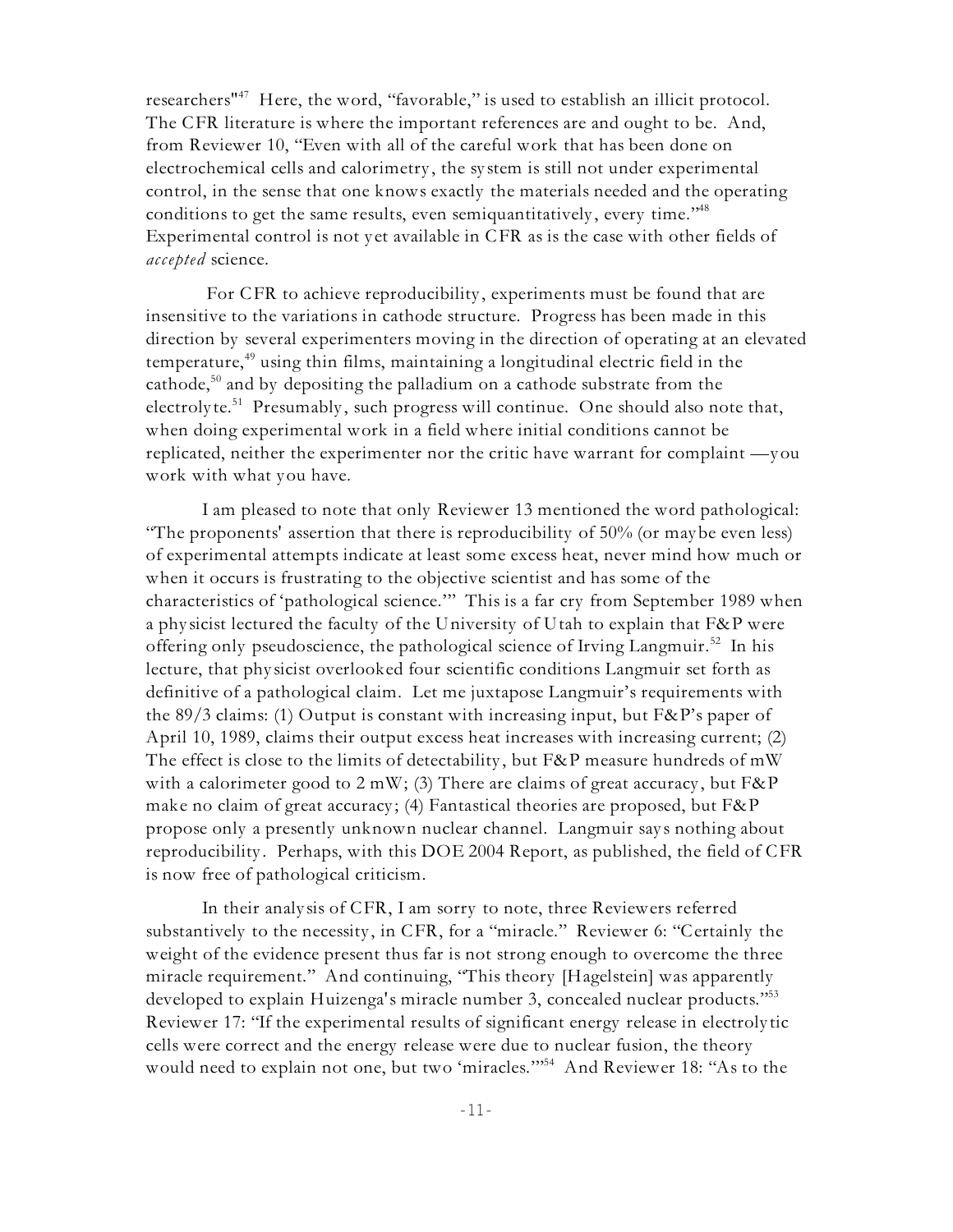second miracle, all experiments . . . "<sup>55</sup> What can one say other than that such terminology should be avoided. Not only is it unscientific, but in this case also antiintellectual, not to mention condescending. The usage stems from a 1992-93 book<sup>56</sup> that mistakenly ignored the significance of well-measured heat energy . Its author looked, instead, for a nuclear reaction that was some sort of paste-up variation of the known d-d fusion reaction. As it failed to give consideration to valid heat measurements, so it needed "miracles."

While the quest for a source is not y et answered, the CFR literature has at least two suggestions to indicate a more appropriate kind of exploration than that suggested by "miracles." (1) P. L. Hagelstein, MIT, has written that a strong, uniform, optical phonon field might impart a considerable angular momentum to two deuterium nuclei (in a compact state, almost touching) thus preventing them from fusing,  $57$  and thereby opening the way for a different, and maybe slower, kind of reaction between them. (2) X.-Z. Li, Tsinghua University, has written that a combined resonance of the Coulomb barrier and the nuclear well, might produce a slow d-d fusion reaction, one that takes 10,000 seconds for them to fuse into helium four.<sup>58</sup> This is the kind of exploration activity that is needed, whatever the outcome. Missing from it are the phy sics departments of MIT, Princeton, Caltech, UC Berkeley, Austin, Harvard, Rochester, and so forth.

Heat is the presenting symptom of nuclear reactions in this field of study . Reviewer 13 tells us, "The only normalizing measurement seems to be heat generation." He continues, "Without the measurement of heat generation I don't think any experiment is going to be convincing. How do you know any thing — of low energy nuclear reaction interest such as cold fusion — is going on?"<sup>59</sup> Reviewer 15 also emphasizes this order of procedure, "The question of excess heat is tied up with the production of nuclear products and so one first must be convinced that excess heat is produced." I can recall how astonishing it was in the spring of 1989, to see the hours spent measuring neutron emission from experiments with no assurance they were generating excess heat, not to mention the number of columns in *Nature* devoted to reporting those measurements. It would seem that some Reviewers looked for evidence for nuclear reactions in order that they might better appreciate the evidence for excess heat — they put the cart before the horse.

The physicist, Y. Arata, Osaka University, tells us that it was two years before he mastered the generation of excess heat; Dr. M. Miles, an electrochemist, took six months. Dr. McKubre spent months study ing up on calorimetry . CFR requires of the dedicated scientist many months of study to come to the point of appreciating the reality of the calorimetric measurement of the excess heat phenomenon. This emphasis on calorimetry will persist and grow. Future

The cathode of an electroly tic cell is thought to develop a strong, optical phonon field because \* of the electronic and chemical reactions at its surface interface.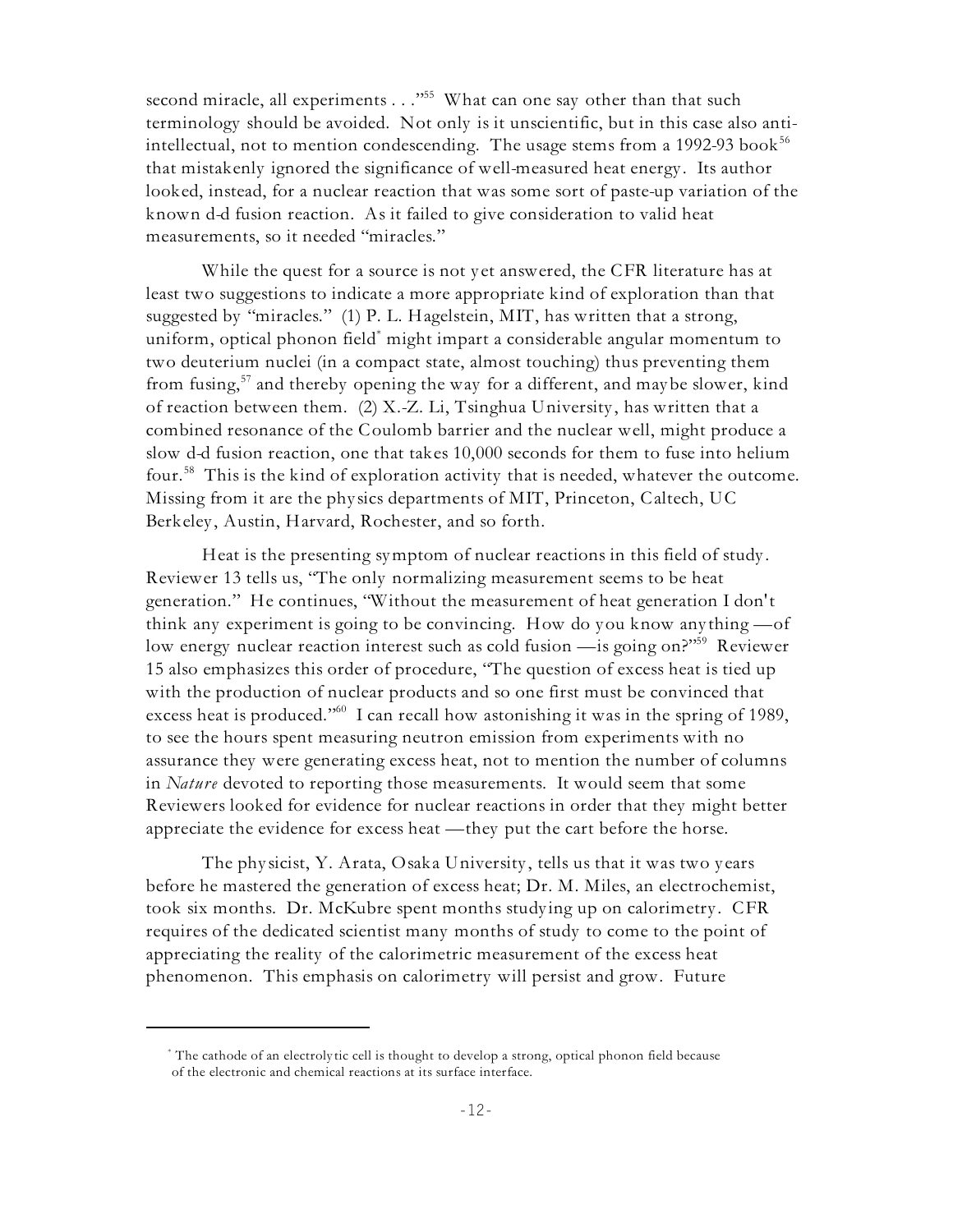generations of nuclear phy sicists may have to specialize not only in particle counting, but also in calorimetry .

We hear often that CFR scientists are motivated by the prospect of an endless supply of "clean" fuel. Indeed, that is the motivation for fifty y ears of hot-fusion research, where it is known that deuterium is the fuel. This interest in a clean fuel, however, is not enough for the working scientist to commit a large part of his career to either hot or cold fusion research. It was the firm knowledge of the properties of d-t, and other, fusion reactions, along with a more generalized belief that in twenty y ears or so a commercial reactor could be realized, that offered intellectual motivation to scientists at the beginning of hot-fusion research. The phenomenon of excess heat is the motivating knowledge in CFR.

But how could a scientist be sure that the excess heat energy really existed that the phenomenon was real — sufficiently to commit his career to it? A few knew by producing it themselves in their laboratory , and by being absolutely certain about the quality of their calorimetry . Some had to study the work of other experimenters. (In the early day s, Hagelstein preceded his theoretical talks with the statement, "I believe that excess heat exists.") In either case, about a y ear is required because of the multi-disciplinary nature of the new science. Those who accept the reality of excess heat find their position to be much like that of Pierre Curie in 1903 — they have no knowledge of the energy source. With the conviction that excess heat is a newly discovered natural phenomenon, there is a place for those who find inspiration by working in an entirely new field of science. As Reviewer 8 expressed it, ". . . we've got the start of a science."  $61$ 

The Review did not emphasize excess heat, but the Report noted that about half the Reviewers found the evidence for "excess power" compelling. If (those who can be identified as) the nuclear phy sicists are set aside for the moment, two-thirds find the evidence for excess heat compelling. When the Review asked about lowlevel nuclear reactions (LENR), fully half the Reviewers replied that they recognized evidence for LENR in the papers studied. All Reviewers [except maybe one] called for continuing research support by government funding agencies.

Now, after sixteen y ears in intellectual isolation, there is regained a chance that the field will be adequately recognized by the scientific community .

 $*$  END  $*$ 

Endnotes: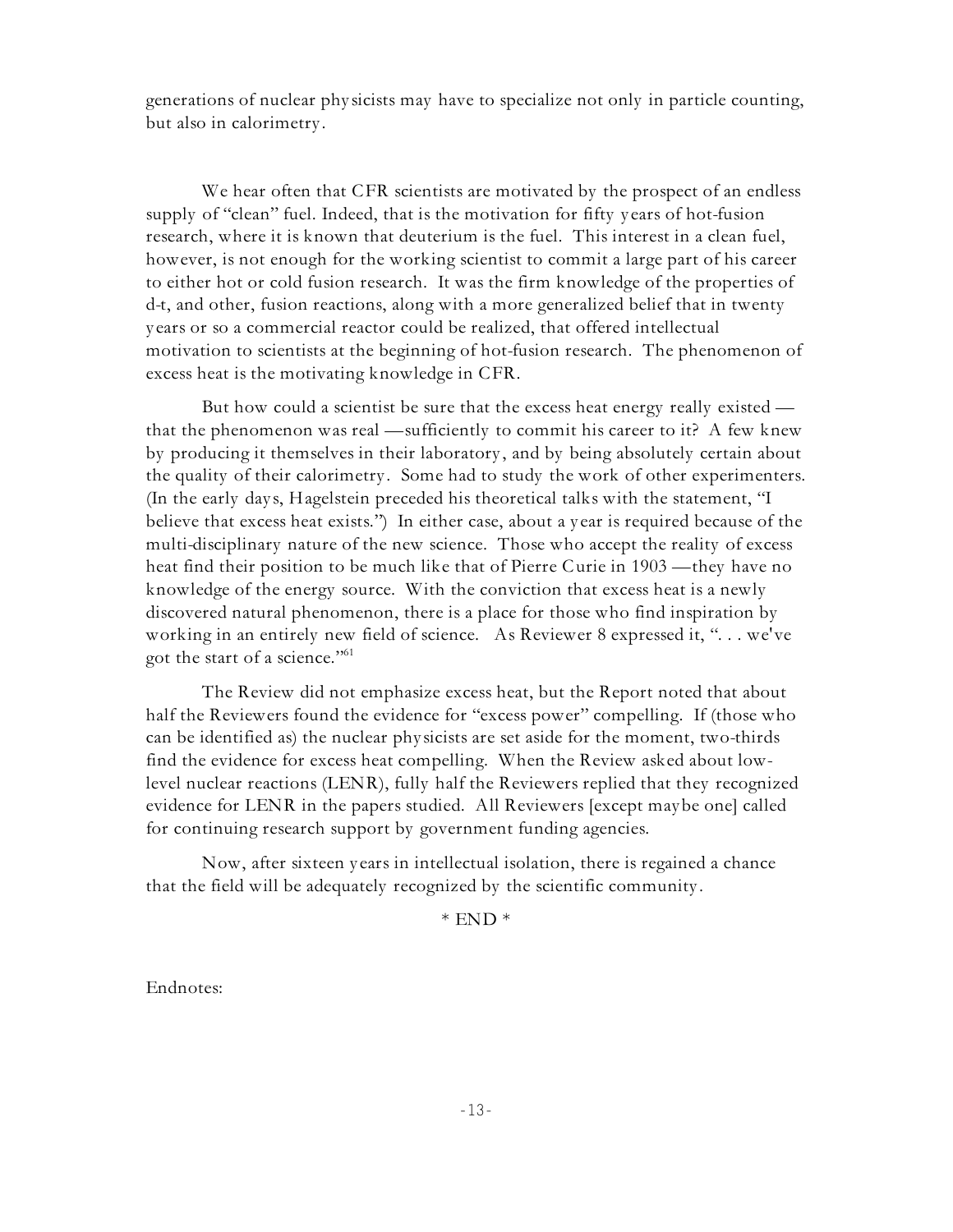- 1. The DOE documents "Report of the Review of Low Energy Nuclear Reactions," and "Charge Letter to Reviewers," may be located at [http://www.science.doe.gov/Sub/Newsroom/News\\_Releases/DOE-SC/2004/low\\_energy/](http://www.science.doe.gov/Sub/Newsroom/News_Releases/DOE-SC/2004/low_energy/). For the Reviewers comments, "2004 U.S. Department of Energy Cold Fusion Review Reviewer Comments," see [www.lenr-canr.org](http://www.lenr-canr.org), or [www.newenergy](http://www.newenergytimes.org) times.com.
- 2. This Miley story can be found in EH-2 at page 142.
- 3. DOE, U.S. Government, Reviewer Comments (Eighteen in number), CF Review, Dec. 1, 2004, Washington, DC, Reviewer #07, page 13-17.
- 4. Ibid., Reviewer #07, pg 17.
- 5. DOE, U.S. Government Report (Final) of the Review of Low Energy Nuclear Reactions, Dec. 1, 2004, Washington, DC, page 3 (See Charge Element One).
- 6. Seife, Charles; "Outlook for cold-fusion Is Still Chilly ," *Scien ce*, 306, 10 Dec 2004, pg. 1873.
- 7. DOE, U.S. Government, Reviewer Comments (Eighteen in number), CF Review, Dec. 1, 2004, Washington, DC, Reviewer #10, page 22.
- 8. Ibid., Reviewer #15, page 31.
- 9. Reviewer 15 may be thinking of the N.S. Lewis report of the Caltech work as reported in Nature, 1989, v340, p525-530, 17 Aug 1989, Lewis, N.S.: "The D/Pd stoichiometries of 0.77, 0.79 and 0.80 obtained from these measurements were taken to be representative of the D/Pd stoichiometry for the charged cathodes used in this work." That statement reported a maximum loading of 0.80 for the work presented at the American Phy sical Society meeting in Baltimore on May 1, 1989, when the press was assured that there was "absolutely " no such thing as excess heat. (See also, EH-2, chapters five and six.)
- 10. Ibid., Reviewer #18, page 42.
- 11. DOE, U.S. Government, Reviewer Comments (Eighteen in number), CF Review, Dec. 1, 2004, Washington, DC, Reviewer #08, page 18.
- 12. There exist (1) video and transcript records of the press conference [CGB accession number 534+/10, and transcript, 625+/07], (2) press release by the University , [CGB accession number B09+/26], (3) University of Utah patent applications, and (4) Fleischmann, Pons, Hawkins, "Electrochemically Induced Nuclear Fusion of Deuterium," *J. of Electro an al Chem istry*, Apr 10, 1989; 261-2A, pgs. 301-8.
- 13. Fleischmann, Pons, Hawkins, "Electrochemically Induced Nuclear Fusion of Deuterium," *J. of Electro an al Chem istry*, Apr. 10, 1989, 261-2A, pgs 301-8.

Fleischmann, Pons, Hawkins, Errata, *J. Electro an al Chem istry*, 263, 187 (1989), May 10, 1989.

- 14. Keep in mind that their seminal manuscript describing the experiment and calorimetry in detail was submitted in December 1989, and published in July , 1990: Fleischmann, Martin, Pons, Stanley . Anderson, Mark R., Li, Lian Jun, Hawkins, Marvin, "Calorimetry of the palladium - deuterium - heavy water sy stem," *J. Electro an alytic al Chem istry*, 287(1990) 293; Jul 25, 1990. See also, Wilson, R.H., et al., "Analy sis of Experiments on the Calorimetry of LiOD-D2O Electrochemical Cells," *J. Electro an alytical Chem istry*., vol 332, 1992, p 1-31. See also, Fleischmann, Pons, "Some Comments on the Paper Analy sis of Experiments on Calorimetry of LiOD/D2O Electrochemical Cells, R.H. Wilson, et al.," *J. Electro an alytical Chem istry*., vol 332, 1992, pp 33-53. Technical Note: Their experiment in electroly tic chemistry resides in a tall, narrow (3.3 cm. i.d.) Dewar (with hard vacuum) flask filled with an electroly te, which is topped-off daily . A centered cathode of palladium and a peripheral anode of platinum are immersed in the liquid and connected to an external (direct current) power source. It is operated at large currents for ten weeks to watch for interesting effects. Only in July 1990 did the scientific world learn of the experiment that was announced sixteen months previously .
- 15. See a transcript of the Press Conference, March 23, 1989, for this item. (Video at CGB archive accession number 534+/10. Transcript at accession number 625+/07.)
- 16. DOE, U.S. Government, Reviewer Comments (Eighteen in number), CF Review, Dec. 1, 2004, Washington, DC, Reviewer #06, page 12.
- 17. Ibid., Reviewer #14, page 28, (bottom).
- 18. Fleischmann, Pons, Anderson, Mark R., Li, Lian Jun, Hawkins, Marvin, "Calorimetry of the palladium deuterium - heavy water sy stem," *J. Electro an alytical Chem istry*, 287(1990) 293, Jul 25, 1990.
- 19. Data from JEAC, 10 Apr 1989, Preliminary Note, Table I, pg. 304.
- 20. Fleischmann, Pons, Anderson, Mark R., Li, Lian Jun, Hawkins, Marvin, "Calorimetry of the palladium deuterium - heavy water sy stem," *J. Electro an alytical Chem istry*, 287(1990) 293; Jul 25, 1990, Fig, 9a, pg 316.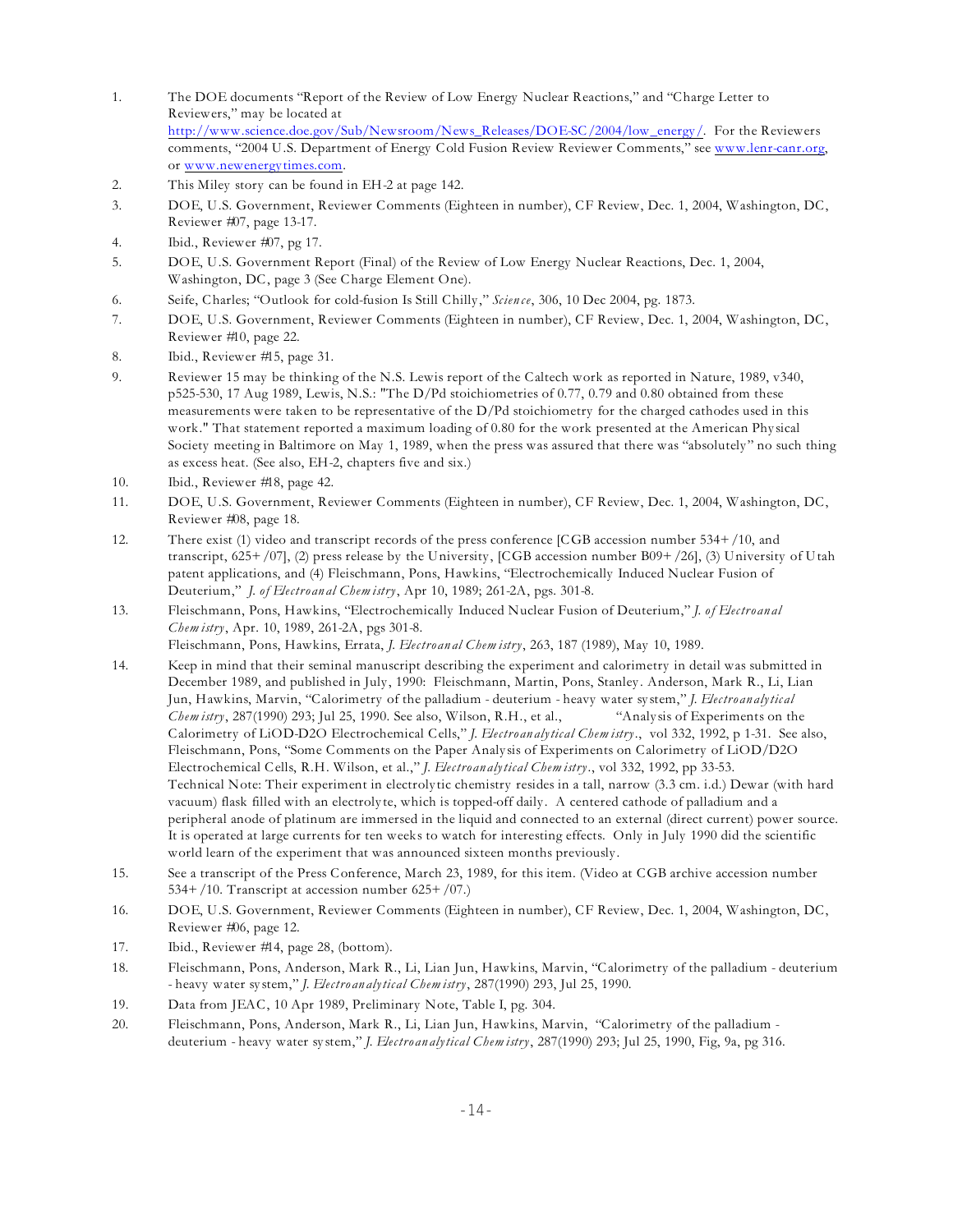- 21. Mengoli, G., Bernardini, M., Manducchi, C., Zannoni, G., "Calorimetry close to the boiling temperature of the D2O/Pd electroly tic sy stem," *J. Electro an alytical Chem istry*, 444 (1998) 155. See also, EH-2, Chapter 15.
- 22. DOE, U.S. Government, Reviewer Comments (Eighteen in number), CF Review, Dec. 1, 2004, Washington, DC, Reviewer #07, page 13.
- 23. Ibid., Reviewer #07, page 13.
- 24. Ibid., Reviewer #12, "puzzling," page 25 (bottom);
- 25. Ibid., Reviewer #06, page 10, 13.
- 26. Ibid., Reviewer #10, page 23.
- 27. Fleischmann, Pons, Marvin Hawkins, "Electrochemically induced nuclear fusion of deuterium," *J. Electro an alytic al Chem istry*, 261 (1989) April 10, 1989, p. 305.
- 28. Ibid., page 308.
- 29. Filimonov, Veniamin A., Kobets, Vy acheslav, Skitovich, Alla V., "Self-organization processes under metals loading by hydrogen isotopes (materials science basis for cold fusion and transmutation technologies.)," Inst. for Phy sical Chemical Prob., Belarus State U., Minsk, Belarus,
- 30. Wilson, R.H., et al., "Analy sis of Experiments on the Calorimetry of LiOD-D2O Electrochemical Cells," *J. Electro an alytical Chem istry*., vol 332, 1992, p 1-31. See also, Fleischmann, Pons , "Some Comments on the Paper Analy sis of Experiments on Calorimetry of LiOD/D2O Electrochemical Cells, R.H. Wilson, et al.," *J. Electro an alytical Chem istry*., vol 332, 1992, pp 33-53.
- 31. DOE, U.S. Government, Reviewer Comments (Eighteen in number), CF Review, Dec. 1, 2004, Washington, DC, Reviewer #02, page 2.
- 32. Li, Xing-Zhong, "Nuclear Phy sics for Nuclear Fusion," *Fusion Scien ce an d Techn ology*, Vol. 41, No. 1, January 2002, page 67, col 2, on calorimetry .
- 33. Beveridge, William I. B., *The Art of Scien tific In vestigation* , New York, Vintage Books, Third edition, 1957, p 6.
- 34. Kasagi, J., H. Yuki, T. Itoh, N. Kasajima, T. Ohtsuki, A.G. Lipson, "Anomalously Enhanced D(d,p)T Reaction in Pd and PdO Observed in very Low Bombarding Energies," ICCF-7, Vancouver, Canada, April 1998, p 180.
- 35. Scaramuzzi, Franco, "Ten Years of Cold Fusion: An Ey e-Witness Account," *Accoun tability in Research*, Scott R. Chubb & A.E. Shamoo, Editors, Vol. 8, Nos 1-2, (2000), Gorden & Breach Science Publishers, Philadelphia, PA., ISSN 0898-9621, p 2.
- 36. DOE, U.S. Government, Reviewer Comments (Eighteen in number), CF Review, Dec. 1, 2004, Washington, DC, Reviewer #14, page 28.
- 37. Ibid., Reviewer #18 page 43.
- 38. Wilmut, I., et al., Nature, Vol, 385, 23 February 1997, page 810.
- 39. Pennisi, Elizabeth, *Scien ce*, 288, 9 June 2000, page 1724, Box.
- 40. DOE, ERAB Panel on Cold Fusion, "Final Report of the Cold Fusion Panel, Dept of Energy , Washington, DC, Nov 8, 1989, Preface (Norman Ramsey), p 2.
- 41. Ashworth, David, et al., *Nature*, Vol, 394, 23 July 1998, pg. 329. Signer, Esther N., et al., *Nature*, Vol, 394, 23 July 1998, pg. 329.
- 42. Lindley , David, Washington Editor, *Nature*, Vol 341, 26 Oct 89; Washington; Noncommital outcome; NSF/EPRI Conference. 278/01
- 43. DOE, U.S. Government, Reviewer Comments (Eighteen in number), CF Review, Dec. 1, 2004, Washington, DC, Reviewer #08, page 19.
- 44. Ibid., Reviewer #12, page 25.
- 45. Ibid., Reviewer #13, page 27.
- 46. Ibid., Reviewer #01, page 01.
- 47. Ibid., Reviewer #05, page 10, top.
- 48. Ibid., Reviewer #10, page 22.
- 49. Mengoli, G., Bernardini, M., Manducchi, C., Zannoni, G., "Calorimetry close to the boiling temperature of the D2O/Pd electroly tic sy stem," *J. Electro an alytical Chem istry*, 444 (1998) 155.
- 50. Preparata, G., E. Del Guidice, A. De Ninno, A. Frattolillo, A. Rizzo, F. Scaramuzzi, et al., "The Fleischmann-Pons Effect in a Novel Electrolytic Configuration," ICCF-8, *Proceedings of the 8<sup>th</sup> International Conference on Cold Fusion ,* Italian Phy sical Society , Bologna, Italy , 2000, page 47.